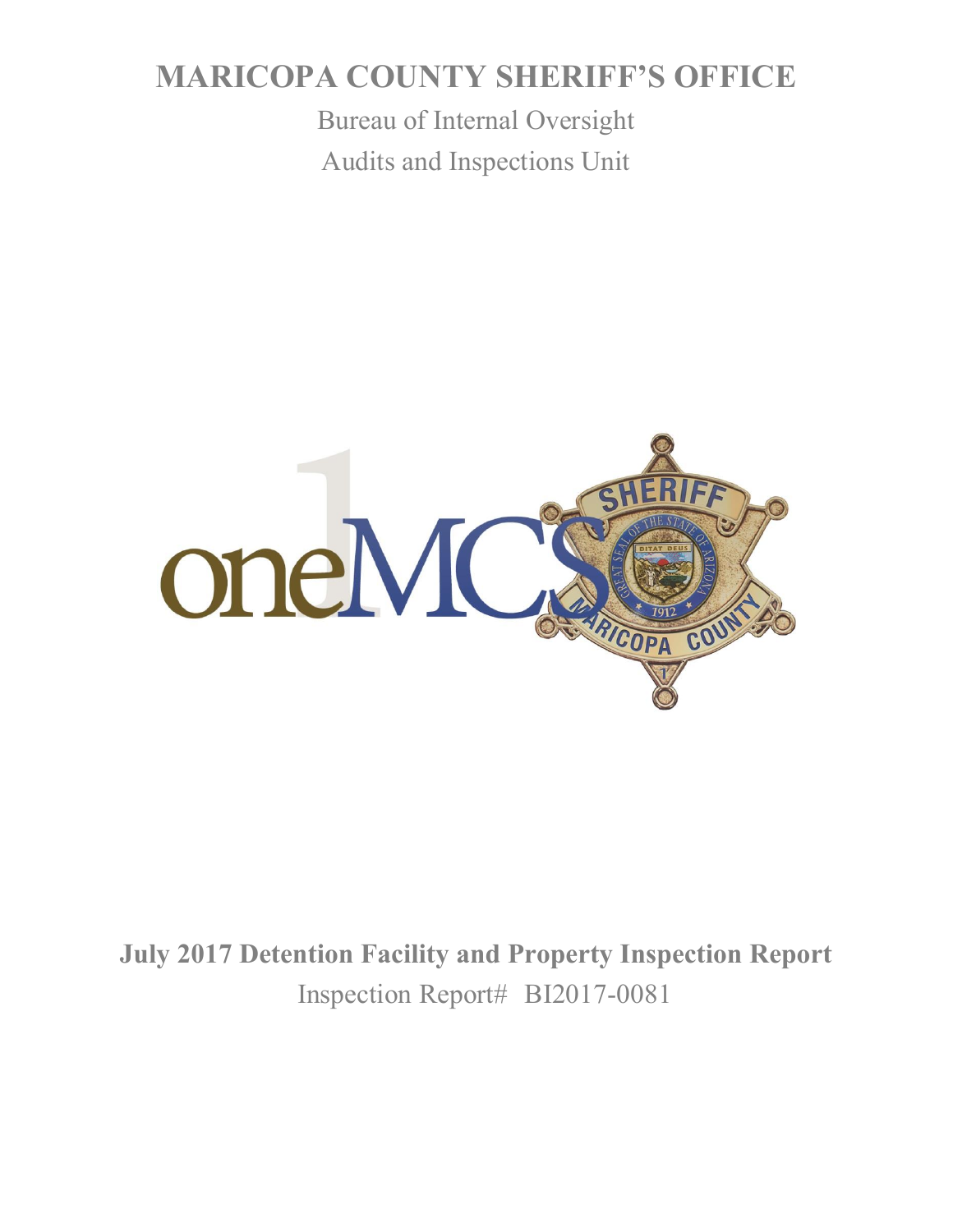The Audits and Inspections Unit (AIU), of the Sheriff's Office Bureau of Internal Oversight (BIO), will conduct Detention Facility and Property Inspections on an ongoing basis. The purpose for this inspection is to ensure compliance with Office Policies and to promote proper handling of Property and Evidence. To achieve this, inspectors will select for an on-site inspection, one of the MCSO detention facilities and conduct an inspection using the *Detention Facility and Property Inspection Matrix* developed by the AIU.

## **Matrix Procedures:**

Due to the size and complexity of the MCSO jails and detention facilities, up to five areas will be randomly selected for inspection. This will be conducted using the *Detention Facility and Property Inspection Matrix*. The "QueTel" Property and Evidence tracking system will be accessed the day of to provide a printout of all outstanding Property and Evidence records for the facility.

## **Criteria:**

- CP-2, *Code of Conduct,* paragraphs: 11.A, 12.C
- CP-6, *Blood Borne Pathogens*, paragraphs: 5.C, 6.A, 9, 11.B.3, 11.C, 12.B, 11.C.
- CP-9, *Occupational Safety Programs*, paragraphs: 1.B.1.b and 1.D.1.
- DA-2, *Inspection and Testing of Emergency Equipment*, paragraph: 1.
- DB-1, *Inmate Custody Records and Files*, paragraph: 7
- DB-2, *Operations Journal and Logbooks*, paragraph: 1 and 2
- DC-1, *Inmate Canteen*, paragraph: 2
- DC-2, *Accountability of Monies and Negotiable Instruments*, paragraph: 1
- DC-3, *Facility Safes*, paragraph: 6.A
- DD-2, *Inmate Property Control*, paragraphs: 1.A and 1.E
- DG-4, *Kitchen Security and Knife/Utensil Control*, paragraphs: 2.A and 2.B
- DH-2, *Control Rooms and Security Equipment*, paragraph: 2.B and 2.B.2
- DH-4, *Tool Control*, paragraphs: 1, 1.F, 2
- DH-5, *Key Control*, paragraph: 1
- DH-6, *Inmates Supervision, Security Walks, and Headcounts*, paragraph: 5
- DL-2, *Jail Inspections*, paragraph: 2.A1
- DL-3, *Inmate Hygiene*, paragraph: 3.B
- DO-2, *Release Process*, paragraph: 1.B.9
- GA-3, *Operations Manual Format*, paragraphs:1.A and 1.A.3
- GC-9, *Personnel Records and Files*, paragraphs: 4.B.2, 5, 12.B
- GD-1, *General Office Procedures*, paragraphs:11.A thru D
- GD-4, *Use of Tobacco Products*, paragraph:1.A
- GD-14, *Access to Secured Office Buildings*, paragraphs: 2.A
- GD-15, *Emergency Evacuation Plans*, paragraphs:1, and 2.F
- GF-3, *Criminal History Record Information and Public Records*, paragraphs: 2.K.2 and 2.K.3
- GF-4, *Office Reports*, paragraph: 11.B.2
- GG-2, *Training Administration*, paragraphs: 3.D
- GE-3, *Property Management*
- GJ-4, *Evidence Control*

## **Conditions:**

On **July 20, 2017** a Detention Facility and Property inspection was conducted for the **Lower Buckeye Jail**. The Lower Buckeye Jail (LBJ) is located at 3250 West Lower Buckeye Road, Phoenix AZ 85009. The Jail is a multilevel facility that is currently used to house pre-trial detainees (inmates) of various classifications, including the only Maricopa County Sherriff's Office facility that houses remanded juvenile pre-trial inmates. The inmate housing at LBJ includes traditional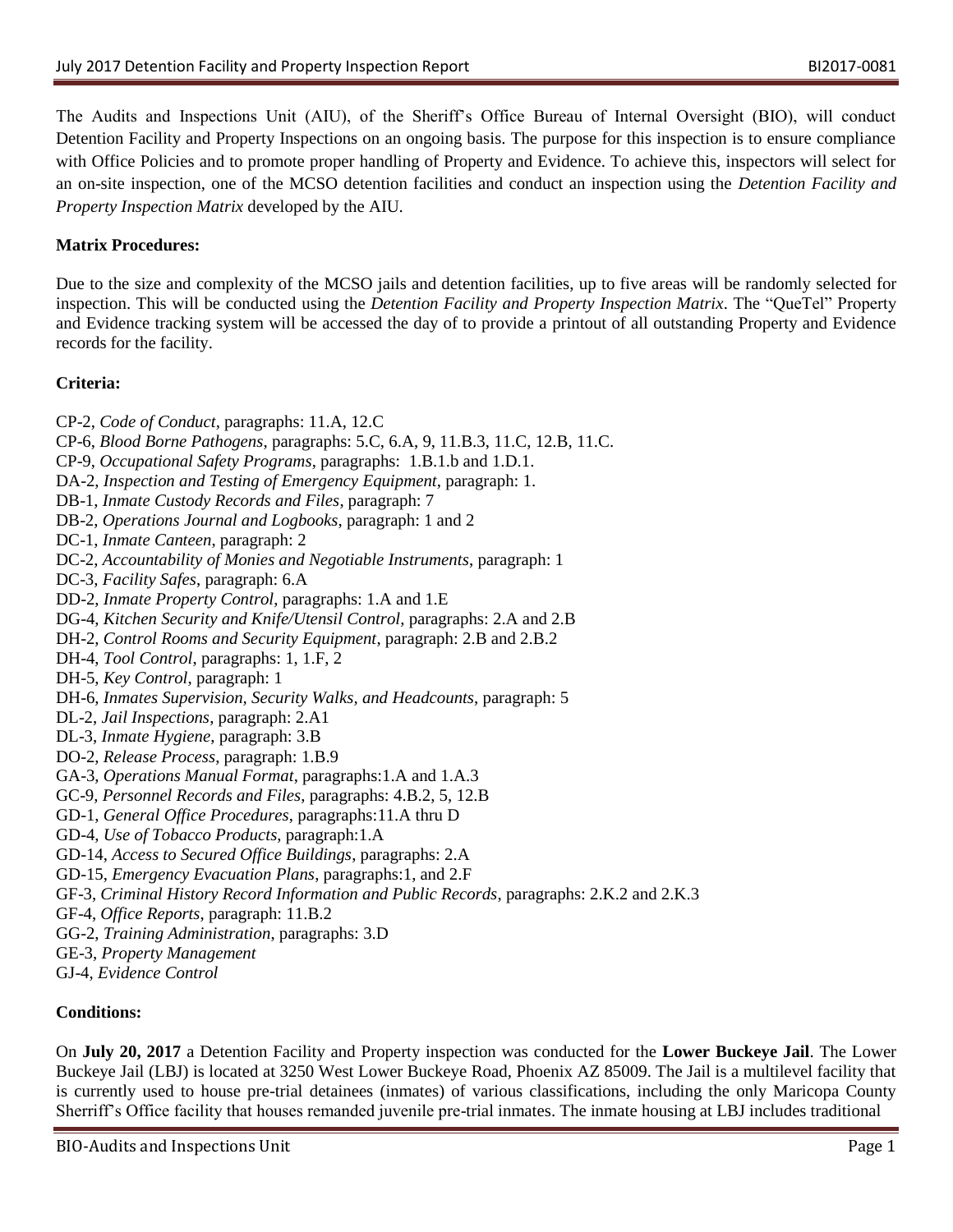cell type housing as well as dorm style housing. The LBJ also has an Intake area that is responsible for accepting court directed self-surrender individuals as well as processing the release of inmates housed in the Durango Jail complex, which include the Lower Buckeye Jail, Durango Jail, Towers Jail, and Estrella Jail.

The LBJ is currently staffed by 254 detention officers, 5 Field Training Officers (FTOs), 2 office assistants and 33 supervisors (Sergeants, Lieutenants, and a Captain). Current records indicate that the LBJ is housing 1,373 inmates of various classifications including; minimum and medium general population inmates; remanded juvenile inmates; and minimum, medium, maximum security and administrative restrictive housing inmates. Additionally, on a monthly basis, the Intake section processes in excess of 1,000 court directed self-surrender individuals as well as processing the release of nearly 3,000 persons and the transfer in excess of 1,000 additional sentenced prisoners to the Arizona Department of Corrections and other agencies (June 2017).

Upon the arrival to the Lower Buckeye Jail, the AIU Inspection team was received by the Division Commander and the Executive Lieutenant. We were joined by the Administrative Sergeant for an introductory in-brief. The inspectors were escorted by various personnel assigned to the areas being inspected including the Facility Training Officer (FTO), the Property & Evidence Officer, and the Facility Maintenance Officer (FMO).

### **Section 1 Administration/Supervision:**

The escorting personnel, as well as other staff present, expeditiously provided every document that was requested, answered all questions posed, and indicated where files, documents, and records were stored and the standards governing their safekeeping and retention.

During the review of the Operations Journal (OJ), the inspection team identified one possible deficiency. Office Policy DL-2, paragraph 2 states that "*A supervisor shall be responsible for inspecting all areas of the jail*." Paragraph 2.A.1 further states that "*Areas occupied by inmates should be inspected on a daily basis*." Of the five areas occupied by inmates that were inspected, the OJ entries in two (Dorm M2 and Tower T21) did not include an entry that would indicate that the required daily inspection by a supervisor was conducted the day before the inspection (7/19/17).

### **Section 2 Facility:**

The facility was very clean and presented a professional environment. All doors were secured and our movement in and out of buildings and controlled access rooms were restricted by locked doors that required access from the LBJ Security Control, key access from our escorts, or from assigned officers on duty.

The "Intake" area and housing units "Tower 21", "Tower 22", "Tower 32" and "Dorm M2" were inspected. All areas were in compliance with the inspection requirements; however, while inspecting the supervisor's office in the Intake area, a bag containing what appeared to be inmate property was found on a shelf. The information on the bag indicated that the property had been found in a transport van. It is undeterminable when the property was found, who found it, or how long this property had been on that shelf. Office Policy DD-2, paragraph 2.A and 2.B require that Found Property shall be packaged "… *and all items shall be forwarded to the Property and Evidence Division...*." Once this deficiency was pointed out to escorting facility staff, the property was promptly and correctly processed for safekeeping under IR17- 022073.

### **Section 3 Property and Evidence:**

The day of this inspection, the "QueTel" Property and Evidence tracking system indicated that the division did not have a single item of property and/or evidence in the "Submitted" Section and awaiting review, pickup and transport to the Property and Evidence Warehouse; however, at the time of the inspection, two items of property had been processed and were in property lockers awaiting transfer to the Property and Evidence Warehouse. These items were properly documented and their handling and storage was in compliance with current policy and procedure.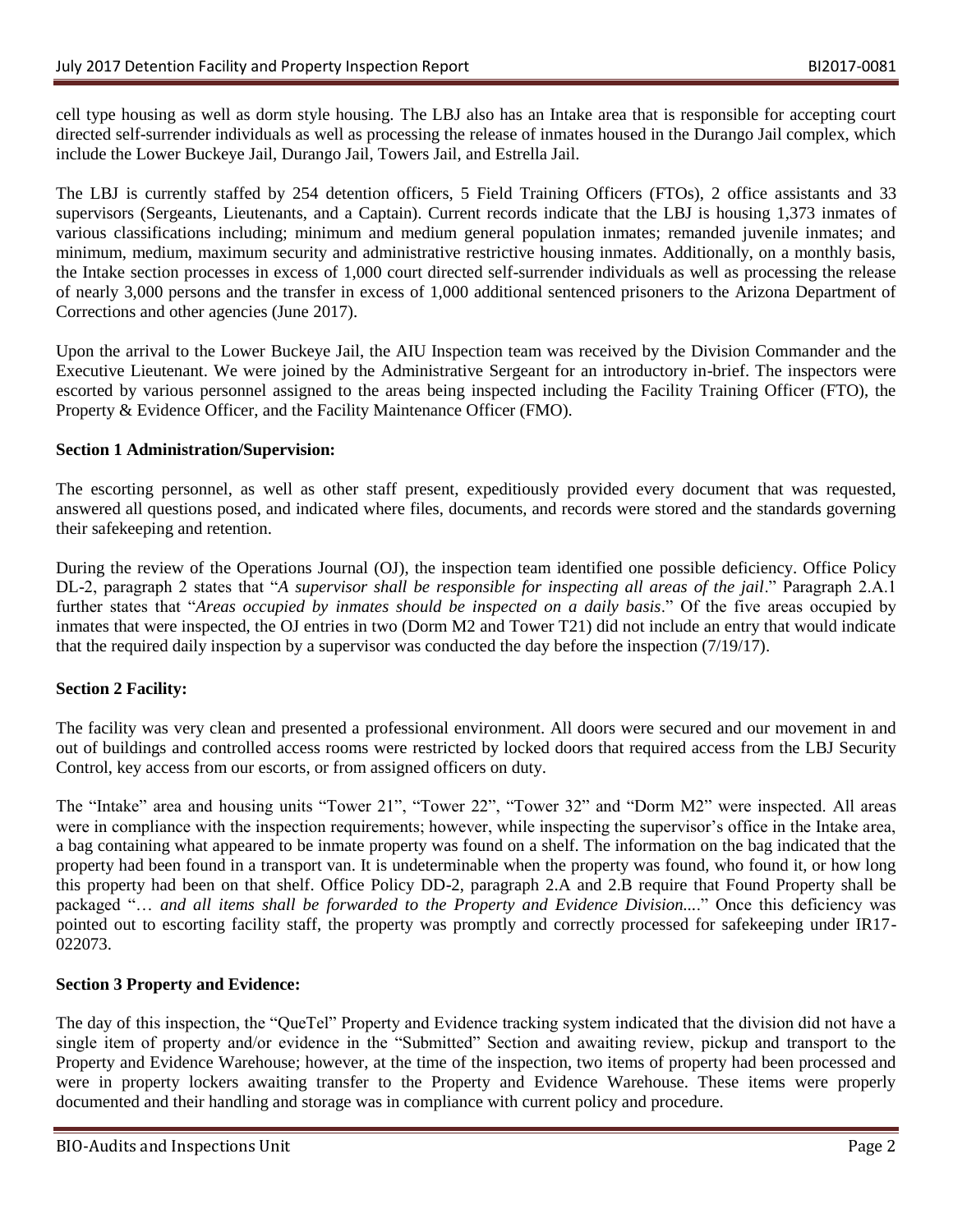### **Additional Observation:**

Throughout the visit, the inspectors were granted full access to all office spaces, storage rooms, safes, cabinets, desk drawers and any other containers found. The officers and civilian staff on duty were professional in their demeanor. They were courteous and patient as they answered various questions and facilitated access to the secure spaces within their control. This was done without compromising their primary duty of providing for the safety and wellbeing of inmates, officers, civilian staff, and inspectors. During the inspection team's movement through the facility, we had the opportunity to observe inmates at various locations within the jail. The inmates were courteous and the supervising Officers clearly communicated control of their charges in a calm, courteous, and professional manner.

It should also be noted that during the inspection, no evidence was discovered indicating that MCSO, county facilities, and/or equipment were being used in a manner that discriminates or denigrates anyone on the basis of race, color, national origin, age, religious beliefs, gender, culture, sexual orientation, veteran status, or disability, or that property and/or evidence is being mishandled. Additionally, there were no indicators observed that would indicate that sensitive, protected, or confidential information and/or records are being mishandled or disposed of improperly.

#### **Recommendations:**

- 1. To ensure continued compliance with policy and in order to improve the documenting of daily activities, it is recommended that renewed emphasis be placed in ensuring the completeness of jail's tracking systems (log books, Operations Journals…) and that supervisors, during their **daily inspections**, check all occupied areas as well as ensuring that all required entries are being made in Operations Journal.
- 2. It is also recommended that staff at all levels be made aware of the proper procedures for handling inmate property and the importance of properly and timely handling and processing **found property**.

### **Action Required:**

With the deficiencies identified in Sections 1 and 2 of this Summary Report for Inspection BI2017-0081, **2** BIO Action Forms are requested from the division commander addressing the identified deficiencies. **The forms shall be completed utilizing Blue Team**.

#### **Notes:**

All supporting documentation (working papers) is included in the inspection file number *BI2017-0081* and contained within IA Pro.